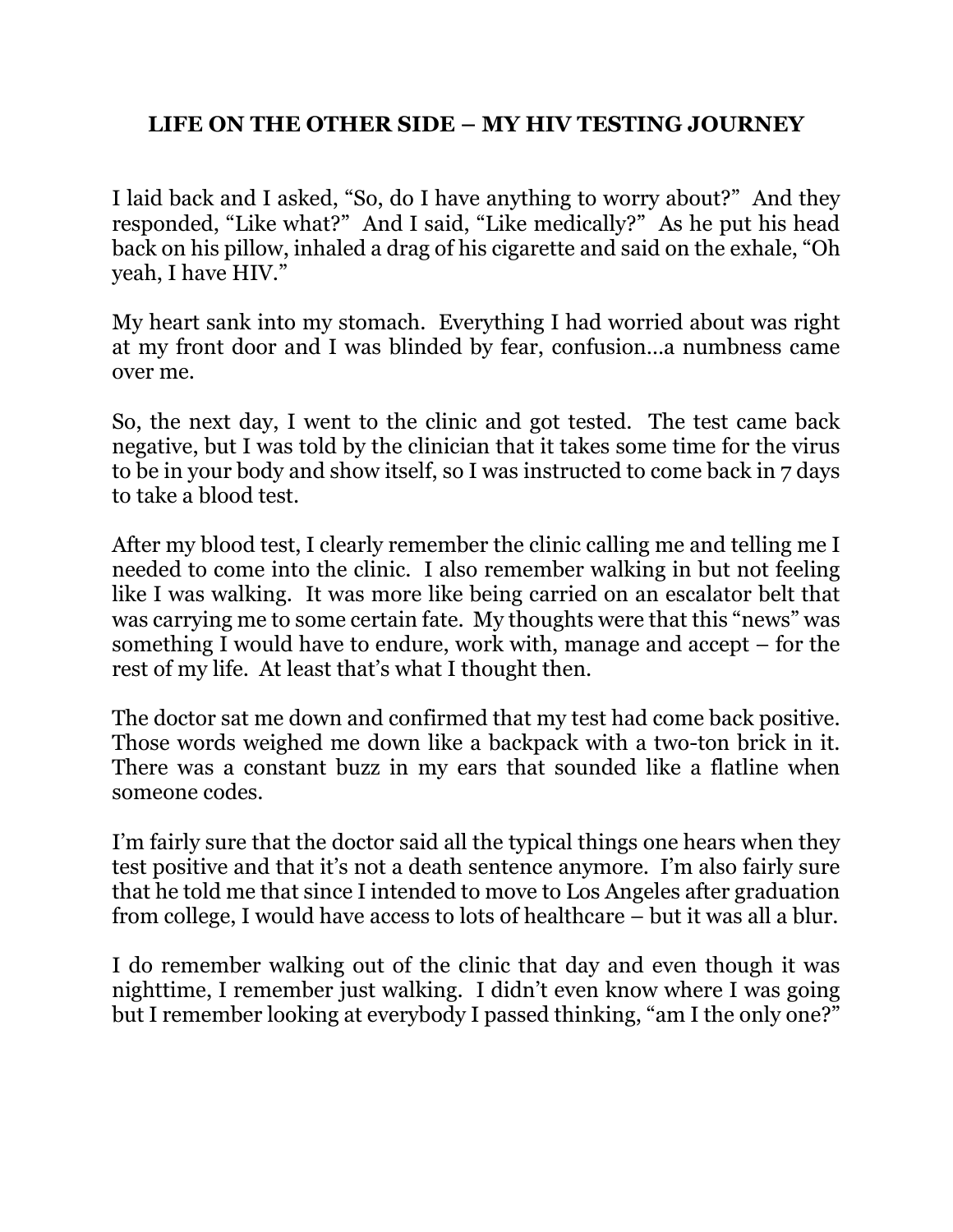The knowledge I had at the time about HIV/AIDS was that you only live about seven years. Seven years and you expire. I believed that was going to happen to me.

I couldn't just walk back to my dorm feeling the way I did, so I decided to try something that usually takes the weight off my shoulders – and head to Lauriol Plaza, an establishment famous for its frozen margaritas and crock of muscles steeped in a fragrant coconut milk and lemongrass broth. I ordered both! Muscles and a Margarita.

I sometimes ask people if they were a book or a picture, what their title would be. Although you can't judge a book by its cover, my title would be Muscles and Margaritas. I have a reason for that.

**Muscles** in the human body need to constantly work and stretch so the body grows and stays strong. Muscles, mollusks –oysters in particular, have a unique ability to create something incredibly beautiful from a tiny irritating grain of sand by covering it with a secretion – mother of pearl. As time passes, this mollusk creates something so beautiful that is considered one of the world's most precious gems – a pearl.

A pearl begins with something irritating and turns it into something that is loved and admired by many and considered valuable.

**Margaritas** are enjoyable beverages we associate with relaxation with friends perhaps by the beach with sand in our toes.

It worked! As I enjoyed the muscles and a margarita, the noise and the sounds of guilt and shame began to dissipate along with the weight of that heavy backpack filled with bricks. Of course, some of those feelings returned, but for the moment, it helped.

Telling my mother and my family was difficult but I was extremely fortunate, my mother made it much easier for me. She felt the heaviness in me and with her loving, supportive eyes, asked me what was wrong. "What is it, Billy," she said. "Drugs, homelessness, HIV?" I lowered my head in shame, guilt, fear and confusion – feeling isolated, alone and worried. She hugged me tight in a warm embrace – the kind that envelopes you in warmth – and whispered, "it could have been me. I grew up in the 60's and I knew people who had it and who have died from it." What she said next was incredible: